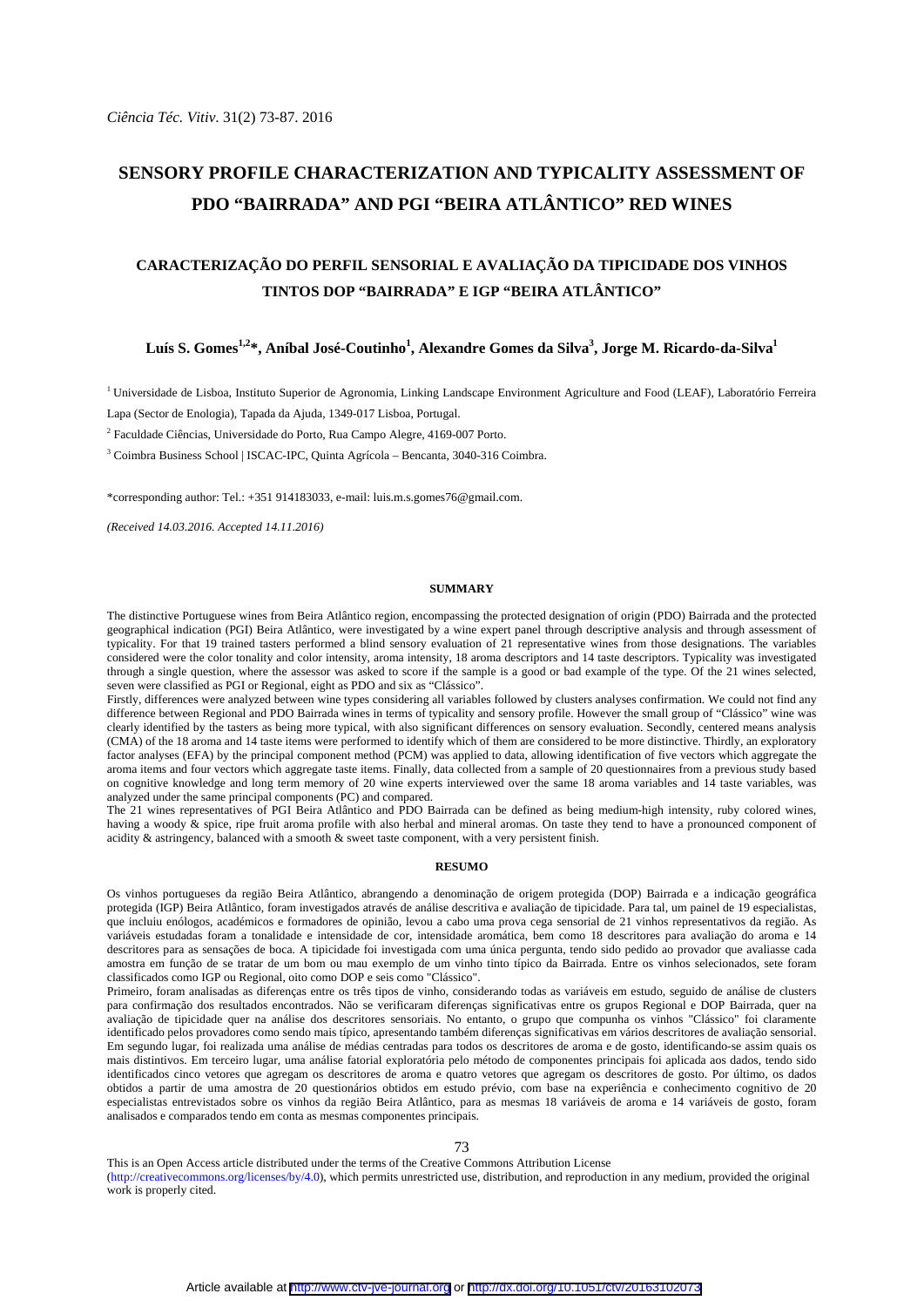Os vinhos IGP Beira Atlântico e DOP Bairrada podem ser definidos como tendo cor rubi, de intensidade média-alta, caracterizados pelas componentes aromáticas amadeirado e especiarias, fruta madura, complementado por aromas herbais e minerais. Quanto ao gosto, estes vinhos tendem a apresentar uma componente de acidez e adstringência, balanceada por uma componente doce e suave, com um final muito persistente.

**Key words:** sensory profile, Bairrada, Beira Atlântico, red wine, typicality.

**Palavras-chave:** perfil sensorial, Bairrada, Beira Atlântico, vinho tinto, tipicidade.

#### **INTRODUCTION**

Sensory characterization of food and beverages has amongst its aims detection of unique or distinguishable qualities in a product, which can be influenced by the place of origin (Green *et al.*, 2011). Wine is one product whose concept of typicality is prevalent (Maitre *et al.*, 2010) and the concepts of *terroir*, protected origin, and typicality incorporate the notion that wines from delimited geographical regions can be perceived as different (Parr, 2009). A wine is typical when some of its characteristics, which reflect both its origin and *terroir*, can be identified and make it recognizable as belonging to a distinctive type (Charters and Pettigrew, 2007; Maitre *et al.*, 2010). Therefore, typicality includes sensory, technical, and environmental dimensions (Cadot *et al.*, 2010).

According to Mueller *et al.* (2010), product expectations at the initial purchase and intrinsic sensory attributes during product consumption influence the repurchase decision. Thus, when consumers choose a wine bottle based on its identity or *terroir*, it is because they believe that there is a combination of sensory attributes that differentiates that wine from the others. Typicality and quality used to be correlated and are based on intrinsic cues such as pleasure and appearance, gustatory, and olfactory characteristics (Charters and Pettigrew, 2007). Applying the sensory approach to quality control within the food industry of typical products is fundamental for preserving the market position, maintaining consumer confidence and loyalty toward the product (Endrizzi *et al.*, 2013). It does not mean that a typical wine is always good, but the concept could reduce the risk of an incorrect purchase. If the expectation of the wine is achieved, the possibility of repurchase increases, conferring an added commercial value. For this reason, recognition of typicality has become an economic factor for wine regions and winemakers.

Some studies have reported that wine experts learn to categorize wines according to the variety and are able to recognize them blind, while the identification of origin is less successful (Ballester *et al.*, 2008). In the investigation of protected designation of origin (PDO) typicality is not straightforward, as it seems that there is more sensory overlapping between close PDO than between wines made with different grape varieties. The existence of a defined and distinguished sensory space in a PDO is not obvious and the results depend on the samples choice, the professional tasters' selection and the PDO itself (Maitre *et al.*, 2010). There have been numerous studies characterizing regional sensory differences in wines (Kontkanen *et al.*, 2005; Perrin *et al.*, 2008; González-Álvarez *et al.*, 2011; Green *et al.*, 2011; Cadot *et al.*, 2012; Robinson *et al.*, 2012; Johnson *et al.*, 2013). Some other studies have compared the sensory profiles of wines from multiple countries, including red and white wines from Ibero-American countries (Tonietto *et al.*, 2014), red wines from South American countries (Llobodanin *et al.*, 2014), red wines from Australia and China (Williamson *et al.*, 2012), and Sauvignon Blanc wines from France and New Zealand (Parr *et al.*, 2010) and either Austria (Green *et al.*, 2011) or South Africa (Lund *et al.*, 2009) or Argentina and California (King *et al.*, 2014).

In Portugal, few studies have been attempted to assess for typicality or characterize wine regions profiles. Jose-Coutinho *et al.* (2012, 2013, 2015a, 2015b) investigated white and red wine sensory profiles of the 12 protected geographical indications of mainland Portugal. Evidence of clusters grouping several wine regions under the same sensory profile suggests that these 12 regions could be grouped into three to five major macro zonings that originate a much broader territorial reading. The authors also highlighted the benefits associated to this aggregation in a small country such as Portugal, encompassing low yield viticulture and dominance of old vines in small parcels owned by even smaller producers, and suggested that scale factors might result in significant gains in areas such as wine certification, marketing and communication.

A large number of sensory methodologies have been used with professional tasters to show the sensory characteristics of a wine category and several papers deal with the question of how typicality can be measured and how different methods have been suggested to evaluate wine typicality (Maitre *et al.*, 2010). Sensory methods employed in the current study included analytical evaluation by descriptor ratings of intensity of selected aromas and flavors, with intensity considered to be correlated with perception of aroma and flavor concentration. For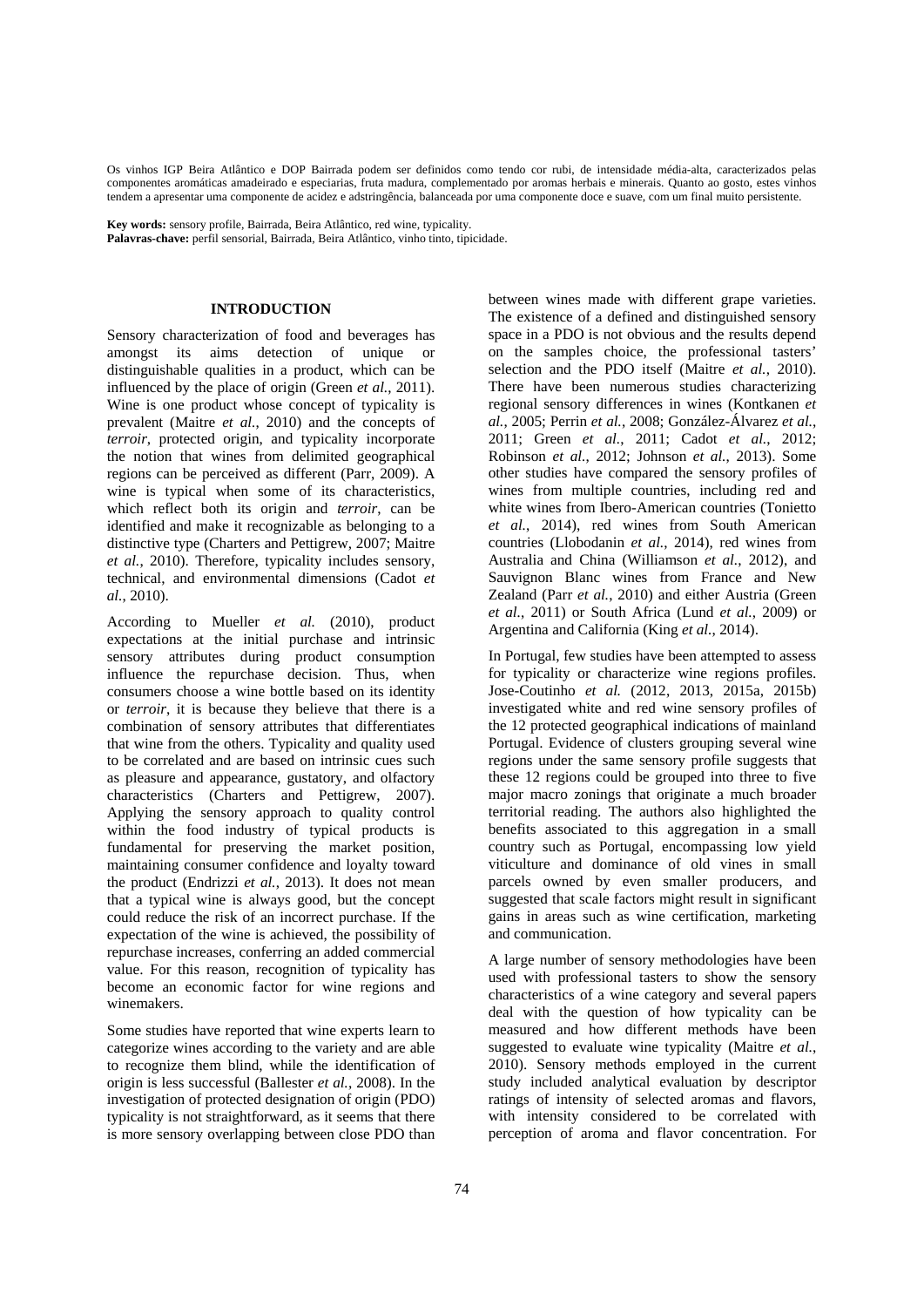typicality assessment we also employed a variant of the sensory methodology developed from Ballester (2004) where the author suggested investigating typicality with a single question, where the assessor is asked to score if the sample is a good example or not of the type.

The aim of the present study was to identify a sensory profile for red wines from Beira Atlântico region and to evaluate sensory characteristics and typicality differences between three distinct types of wines from this region, known as PGI wines, PDO wines and "Clássico" wines. We also investigated whether there is an agreed ideal for typicality between wine professionals, and identified the specific aroma and taste items that are essential and contribute for wine typicality; that is, making a given wine a good example of the concept.

## **MATERIAL AND METHODS**

## **Wines**

The wines studied were commercially available red wines produced in PDO Bairrada and PGI Beira Atlântico. The main differences between these two designations are that the area of Beira Atlântico is noticeably larger than PDO Bairrada, allowing higher yields and a broader range of varieties. According to the Portaria nº 212/2014, within PDO Bairrada it is possible to apply for the mention «Clássico» ensuring that the wine meets a number of requirements such as: minimum of 30 months of aging which 12 of them in bottle, minimum 12.5% of alcohol, Baga variety in a minimum of 50% in lot composition and a maximum yield of 55 hL per ha.

21 wines were selected in collaboration with Bairrada certification authority to represent the diversity of three type of wines produced in these regions, from vintages 2009, 2010 and 2011, with retail prices ranging from 1,29€ to 29,95€ per bottle of 750 mL. All wines were vinified by classical red winemaking technology with extended maceration and fermentation. The best-selling wines for each type of wine were selected, making the sampling representative of the region. Of the 21 wines, seven were classified as Protected Geographical Indication (PGI) or Regional, eight as Protected Designation of Origin (PDO) and six as "Clássico". These six wines, selected to integrate "Clássico" group, had the necessary characteristics to be categorized as «Clássico» wines (although some of them were not bottled and labeled as such). They share some common characteristics such as: coming from old vineyards, minimum 30 months of aging which 12 of them in bottle, minimum 12.5% of alcohol, Baga variety in a minimum of 85% in lot composition and a maximum yield of 55 hL per ha.

## **Participants**

The sensory expert panel was composed of 19 judges related to wine industry (winemakers, wine brokers, sommeliers and academic oenology professors), and was selected on the basis of their experience in wine tasting, sensory performances, interest and training to perform wine descriptive analysis (DA). No specific training was provided for participants immediately prior to their participation in the current study. All participants had an extensive experience of PDO Bairrada and PGI Beira Atlântico wines and most of them already integrate the panel tasting of Bairrada certification authority, which has its own methodology to control the consistency of their tasters' evaluations.

#### **Design and Procedure**

The study was fully within-subject and was conducted in three one-hour sessions on the same morning day separated by a 15-minute break, at Estação Vitivinícola da Bairrada (Anadia). Each session contained seven wine samples codified with a random alphanumeric code, with the order of samples randomized in each session.

Wine samples were stored and presented at 20 ºC for detection of color, aroma and taste. The bottles were opened immediately before the analysis and panelists were prevented from seeing their label or shape. Samples were presented in standard wine tasting glasses (ISO 3591). Panelists were informed that they were evaluating wines from PGI Beira Atlântico and PDO Bairrada, including «Clássico» wines. However, for each wine sample no specific information was provided concerning the grape varieties, type or price.

The environment for tasting was controlled as advised for sensory laboratories and international wine competitions. There was a uniform source of lighting, absence of noise and distracting stimuli, and ambient temperature was around 22ºC. Participants were then seated in separate booths and water was available to clean the palate.

## **Questionnaire**

The questionnaire was designed according to the approved International Organization of Vine and Wine method for sensory assessment of wines, thus it is divided in three blocks: visual sensations (Color), the aromatic sensations (Aroma) and the gustatory and tactile sensations (Taste). Figure 1 shows an extract of the questionnaire.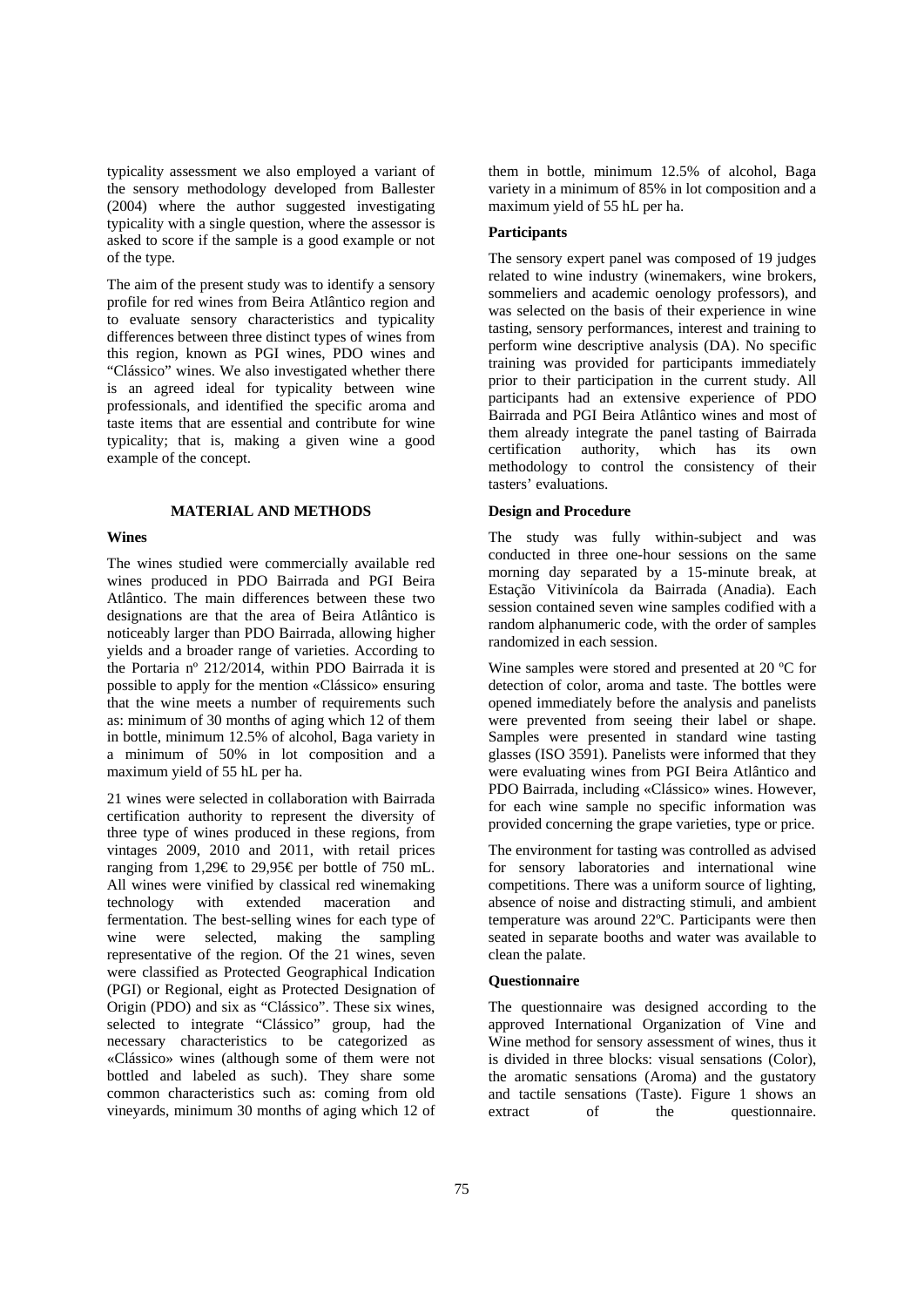

*Extrato do questionário de análise sensorial.* 

DA was carried out and the assessors scored the intensity of each attribute using a 10 point structured and discontinuous scale. Scale were anchored with the terms "low intensity" on the left and "high intensity" on the right.

The color was assessed by its intensity and by its tonality, with color patterns of red wines according to the latest studies (Hernández *et al*., 2009; Jose-Coutinho *et al*., 2012, 2013, 2015b), which is evaluated for the tone violet–purple; purple–ruby; ruby–garnet or garnet–brick red and for the intensity in a 0-10 rating scale.

Aroma was evaluated by one overall measure for intensity and 18 aroma descriptors, which tended to summarize significant amount of scientific research, many of which already used in the form of aroma wheels (Fischer *et al*., 1999).

The taste of red wines, measured via tactile and gustatory sensations by the panel of experts, was evaluated under 14 descriptors, including the classical essential tastes (sour, sweet, salty, bitter), and adding the result of recent work focused on the tactile sensations resulting from various types of bitterness and astringency and the sensations caused by caustic and drying alcohol sensations (Gawel *et al*., 2000, 2001). The wine texture was evaluated in a tripartite form, considering smooth, rough and grain sensations on mouthfeel (Jose-Coutinho *et al*., 2015b).

The same 19 judges also assessed the wine typicality. For each wine, the assessors were instructed to answer the question "Do you think this wine is a good or bad example of what a Bairrada wine is?" These instructions were derived from Ballester (2004). The assessors were asked to rate the wines sample's

typicality on a structured and discontinuous scale, 0- 10 rating, anchored at left by "bad example" and at right "good example".

## **Data analysis**

Data acquisition was assisted by SPSS software (IBM Statistics SPSS Version 20). Over 14.000 database entries were retrieved, placed in an Excel worksheet and subsequently analyzed using SPSS software. The effect of the tasters was not considered and the average was computed for each item.

Firstly, a descriptive statistics was performed in order to analyze various sensory descriptors for the three types of wines. Secondly, a group of inferential tests was applied to look for significant characteristics. One way ANOVA, with Bonferroni test, was performed to test differences between wine types and evaluate statistically differences between them. An agglomerative hierarchical cluster analysis with square Euclidean distance, a tool that creates subgroups based on proximities of data (pair wise distance between observations) and inter-relationships of variables, was performed to better understand the interrelationships between the 21 wines. It classifies objects so that each object is similar to others in the cluster with respect to a predetermined selection criterion. The resulting clusters of objects should then exhibit high internal (within-cluster) homogeneity and high external (between-cluster) heterogeneity.

It should be highlighted that this is an exploratory study were a profile should be shaded for red wines of this region. This profile has three components: the aroma, the taste and the color. The typicality is also analyzed. It is aimed to find the principal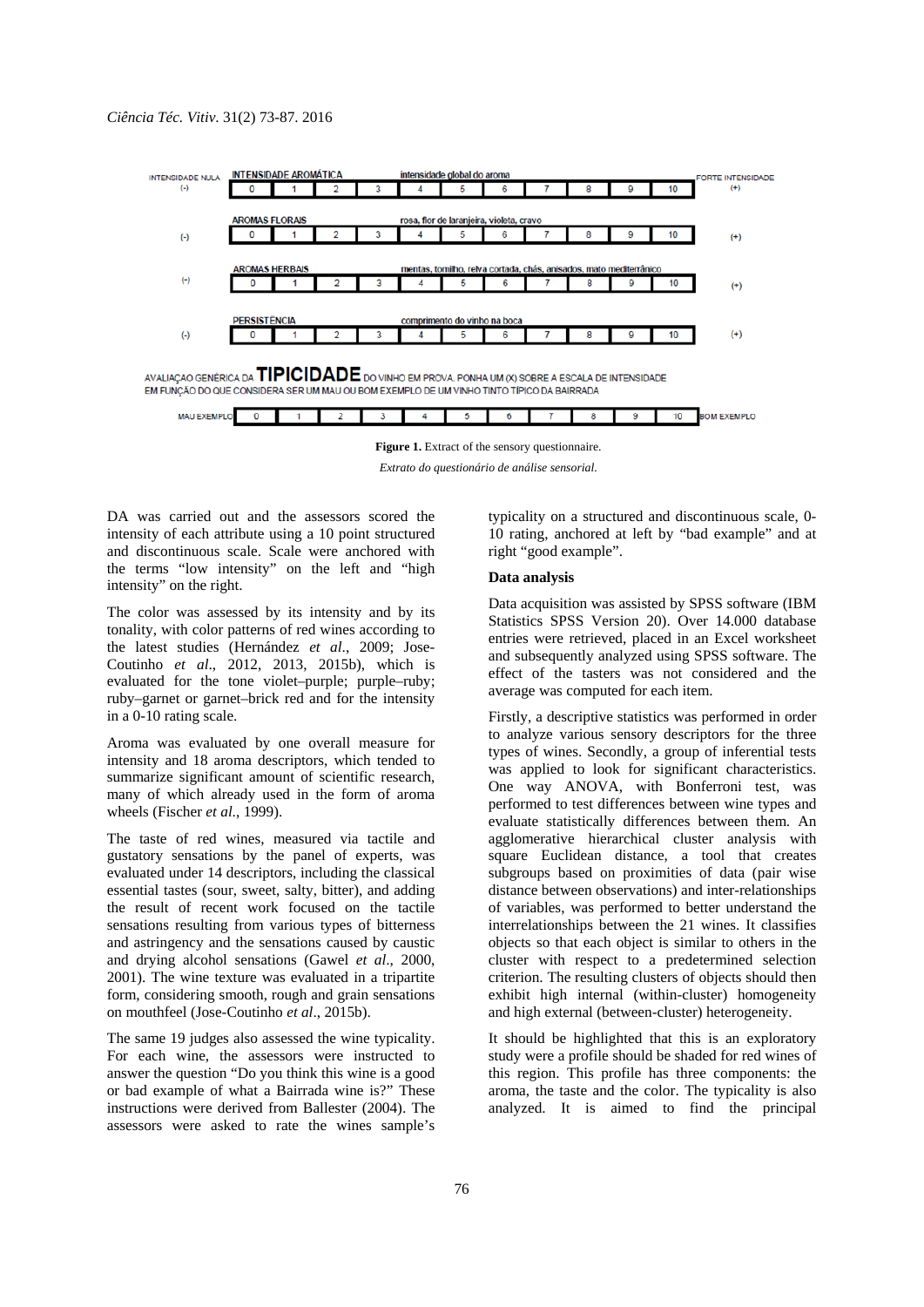characteristics of the wine based on components to be ease to compare with other regions in further studies.

For typicality assessment, the average typicality scores were achieved and ANOVA was performed. Spearman correlation analysis (Spearman's rank-order correlation), whose coefficient measures the strength of association between two ranked variables, was also applied to find out which sensory characteristics (for aroma, taste and color), are associated with typicality judgment. The Spearman correlation can be used with the assumptions of presence of a monotonic relationship between variables and they are either ordinal, interval or ratio.

A principal components analysis with Varimax rotation, sought to explore the possibility of reducing the initial set of sensory descriptors on a fewer dimensions - the main components. The number of retained components was based on Kaiser test (according to which the components with an eigenvalue grater or equal to one are retained). After reducing the initial space variables a sensory profile was identified.

The methods used try to measure which items are significant and which are correlated with the wines from this region.

Data from a previous study based on memory and cognitive knowledge of Beira Atlântico red wines, from 20 wine experts interviewed over the same 18 aroma variables and 14 taste variables (Jose-Coutinho *et al.*, 2012, 2013, 2015b) was collected and analyzed under the same principal components (PC) and compared. Centered means were used to allow comparison between components avoiding the weight since components do not have the same number of items.

Using the components obtained, an ANOVA was performed to analyze the differences between wine types.

## **RESULTS AND DISCUSSION**

## **Comparing wine types**

The three types of wine in study were analyzed and compared in terms of color intensity and tonality, aroma intensity, 18 aroma and 14 taste descriptors, and typicality. Because further analyzes were performed to aggregate aroma and taste descriptors into vectors, they were already analyzed and presented separately from the others.

Therefore, the first analysis comprises the variables of color, nose intensity and typicality. Table I shows the frequencies and the means for those variables indicating that the "Clássico" type was considered to be more color and nose intense and more typical. An ANOVA was performed to test differences between wine types and it showed that the "Clássico" type is statistically different from the others. The tonality most referred (mode) was "ruby–garnet" followed by "purple–ruby" consistent in all types. This ruby predominant color could be explained by the low pH wines (Glories, 1984), and therefore high natural acidity, which are common in Beira Atlântico region wines based on Baga variety (Böhm, 2007; Cardoso, 2007).

| Variable              |                  | Wine type |            |             |           |            |                 |  |
|-----------------------|------------------|-----------|------------|-------------|-----------|------------|-----------------|--|
|                       |                  | Regional  |            | DO Bairrada |           | "Clássico" |                 |  |
|                       |                  | Count     | Mean(SD)   | Count       | Mean(SD)  | Count      | Mean(SD)        |  |
|                       | Garnet-Brick red | 6         |            | 19          |           | 31         |                 |  |
| <b>Color Tonality</b> | Purple–Ruby      | 55        |            | 41          |           | 36         |                 |  |
|                       | Ruby-Garnet      | 69        |            | 91          |           | 40         |                 |  |
|                       | Violet-Purple    | 2         |            | 1           |           | 6          |                 |  |
| Color Intensity       |                  |           | 6.31(1.88) |             | 6.41(1.5) |            | $7.86(1.47)$ ** |  |
| Nose Intensity        |                  |           | 5.93(1.64) |             | 6.07(1.5) |            | $6.89(1.53)$ ** |  |
| Typicality            |                  |           | 5.78(2.15) |             | 5.89(1.9) |            | $7.10(1.83)$ ** |  |

**TABLE I**

Frequencies and means related to the variables color, aroma intensity and typicality for the three types of wine

*Frequências e médias referentes às variáveis cor, intensidade aromática e tipicidade para os três tipos de vinho*

\*\* statistical significance (p<0.01); SD - standard deviation; Values obtained with One way ANOVA.

Table II shows the results of aroma items for the three types of wine. It can be seen, after the ANOVA test, that "Clássico" type is statistically different from the other two on black fruit, raisin, jam, pastry, spice,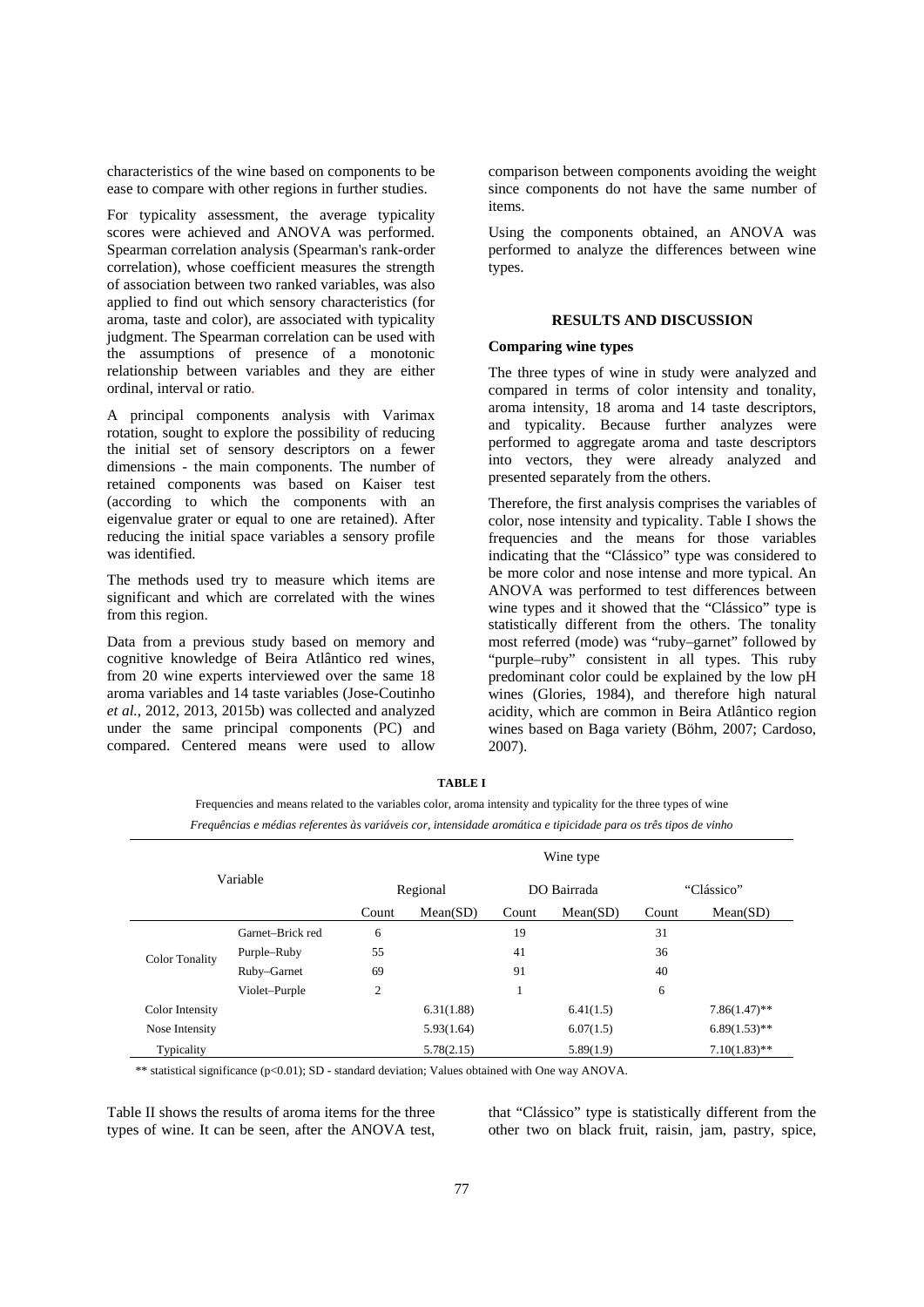caramel and woody presence, and different from the regional on mineral presence, having a higher level in all of those items.

#### **TABLE II**

Mean intensity of aroma descriptors for the three types of wine. *Média de intensidade aromática dos descritores do aroma para os* 

| três tipos de vinho                     |                                 |                          |                                   |  |  |
|-----------------------------------------|---------------------------------|--------------------------|-----------------------------------|--|--|
|                                         |                                 | Wine type                |                                   |  |  |
| Aroma<br>Items                          | Regional                        | DO<br>Bairrada           | "Clássico"                        |  |  |
|                                         | Mean(SD)                        | Mean(SD)                 | Mean(SD)                          |  |  |
| floral                                  | 2.11(1.99)                      | 2.02(1.79)               | 2.12(2.0)                         |  |  |
| dried<br>flowers                        | 2.09(1.71)                      | 2.22(1.90)               | 2.32(1.93)                        |  |  |
| herbal                                  | 3.24(2.03)                      | 2.95(1.80)               | 3.07(2.14)                        |  |  |
| vegetal                                 | 1.90(1.95)                      | $2.71(2.56)^*$           | 1.96(1.87)                        |  |  |
| mineral                                 | 2.50(1.79)                      | 2.57(1.87)               | $3.11(1.87)*(r)$                  |  |  |
| citrus fruit                            | 1.04(1.63)                      | 0.82(1.28)               | 0.91(1.37)                        |  |  |
| red fruit                               | 2.90(2.34)                      | 2.68(2.06)               | 2.41(2.09)                        |  |  |
| black fruit                             | 2.86(1.95)                      | 2.70(2.01)               | $3.33(2.16)^*$                    |  |  |
| stone fruit                             | 2.74(2.01)                      | 2.88(2.20)               | 2.89(2.09)                        |  |  |
| raisin                                  | 2.34(1.95)                      | 2.07(1.78)               | $3.10(2.07)$ **                   |  |  |
| dried fruit                             | 1.50(1.62)                      | 1.68(1.63)               | 2.14(1.88)                        |  |  |
| jam                                     | 2.44(1.89)                      | 2.24(1.75)               | $3.50(2.26)$ **                   |  |  |
| pastry                                  | 1.50(1.71)                      | 1.66(1.81)               | $2.46(2.13)$ **                   |  |  |
| spice                                   | 2.85(1.87)                      | 3.29(1.80)               | $4.03(1.98)$ **                   |  |  |
| caramel                                 | 1.86(1.91)                      | 1.69(1.59)               | $2.61(2.11)$ **                   |  |  |
| woody                                   | 3.30(2.06)                      | 3.66(1.94)               | $4.73(2.18)$ **                   |  |  |
| chemical                                | 2.05(2.10)                      | 1.93(1.96)               | 2.13(1.89)                        |  |  |
| animal                                  | 1.88(2.03)                      | 1.81(1.79)               | 2.22(1.87)                        |  |  |
| and and<br>$\mathbf{I}$<br>$\mathbf{d}$ | $\cdot$ $\cdot$ $\cdot$ $\cdot$ | $\Omega$ $\Omega$ $\sim$ | مله مله<br>and the control of the |  |  |

statistical significance  $(p<0.05)$ ; \*\* statistical significance (p<0.01); SD - standard deviation; Values obtained with One way ANOVA; (r) - "regional".

The results of the ANOVA test for taste are presented on Table III. It can be seen that the "Clássico" type is statistically different from the other two on grain texture, astringent, full body, alcohol, oily and length items and from the regional type on tactile dryness and rough texture items, having a higher presence level in all of them.

#### **TABLE III**

Mean intensity of taste descriptors for the three types of wine. *Média de intensidade aromática dos descritores do gosto para os* 

*três tipos de vinho* 

|                    |            | Wine type      |                  |
|--------------------|------------|----------------|------------------|
| <b>Taste Items</b> | Regional   | DO<br>Bairrada | "Clássico"       |
|                    | Mean(SD)   | Mean(SD)       | Mean(SD)         |
| bubbly             | 0.30(0.70) | 0.39(0.81)     | 0.39(0.91)       |
| sweet              | 2.49(1.79) | 2.09(1.57)     | 2.45(1.77)       |
| acid               | 4.32(1.76) | 4.54(1.54)     | 4.51(1.83)       |
| salt               | 1.26(1.34) | 1.28(1.35)     | 1.32(1.36)       |
| bitter             | 2.17(1.77) | 2.35(1.89)     | 2.33(2.03)       |
| dryness (tactile)  | 3.92(1.98) | 4.19(1.73)     | $4.68(1.94)*(r)$ |
| smooth texture     | 4.40(2.29) | 4.15(1.98)     | 4.46(2.04)       |
| rough texture      | 3.08(1.93) | 3.26(1.76)     | $3.75(1.77)*(r)$ |
| grain texture      | 2.13(2.03) | 2.24(1.77)     | $2.84(2.25)$ *   |
| astringent         | 4.66(1.79) | 5.08(1.46)     | $5.74(1.79)$ **  |
| full body          | 5.12(1.97) | 5.31(1.65)     | $6.43(1.72)$ **  |
| alcohol            | 4.52(2.01) | 4.61(1.89)     | $5.23(1.99)$ *   |
| oily               | 4.78(1.98) | 4.91(1.76)     | $5.84(1.90)$ **  |
| length             | 5.31(1.97) | 5.61(1.53)     | $6.64(1.59)$ **  |
|                    |            |                |                  |

\* statistical significance (p<0.05); \*\* statistical significance  $(p<0.01)$ ; SD - standard deviation; Values obtained with One way ANOVA; (r) - "regional".

A Clusters Analysis was performed in order to better understand the interrelationships between the wines that comprise the three types of wines. This methodology is useful to confirm if the types are consistent in terms of color, nose, taste and typicality. It would be expected that the wines will be grouped according to the type they belong. The dendograms try to show if the wines are grouped according with their classification. Although the wine classification depends on a higher number of characteristics, it is important to see how the evaluation characterizes the wine; in that sense this analysis works as a convergent validation of the sensory analysis. Figure 2 show a tendency to aggregate wines from "Clássico" group, although with some wines from regional and PDO groups being mixed. This suggests that wines from "Clássico" group have contributed to discriminating from others by the panelists, especially in what respects to typicality.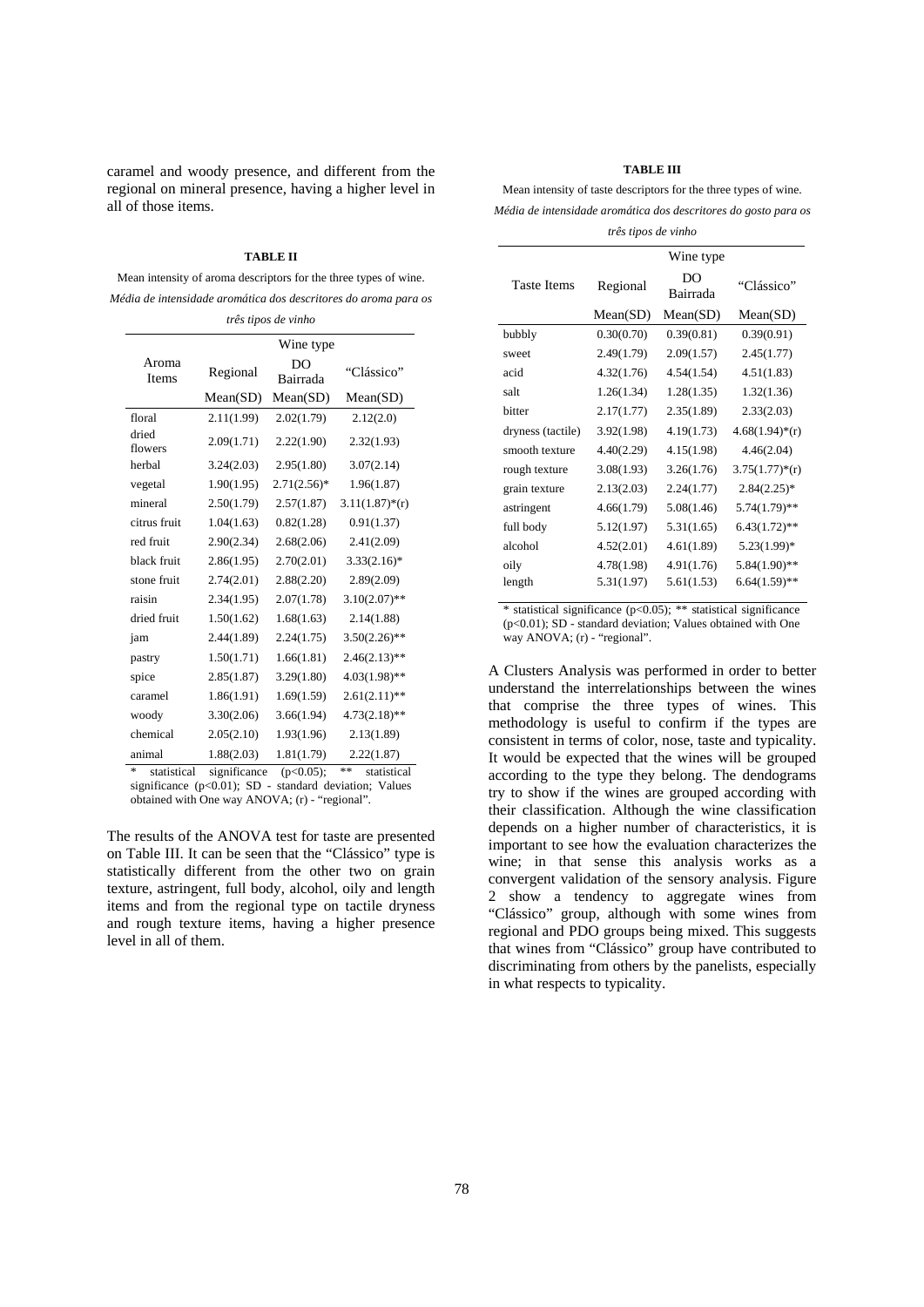



*Análise de clusters no que diz respeito à variável "tipicidade" (a) e a "todas as variáveis" em estudo (b), considerando todos os vinhos em prova - Letras minúsculas "r", "d" e "c" antes de cada código alfanumérico, dizem respeito aos tipos de vinho Regional, DOP e "Clássico",* 

*respetivamente.* 

## **Typicality assessment**

Typicality was investigated through a single question, where the assessor was asked to score if the sample is a good or bad example of the type.

Table IV shows the significant correlations between typicality and either color, aroma and taste items, allowing to identify which sensory characteristics contribute to define typicality of Beira Atlântico red wines.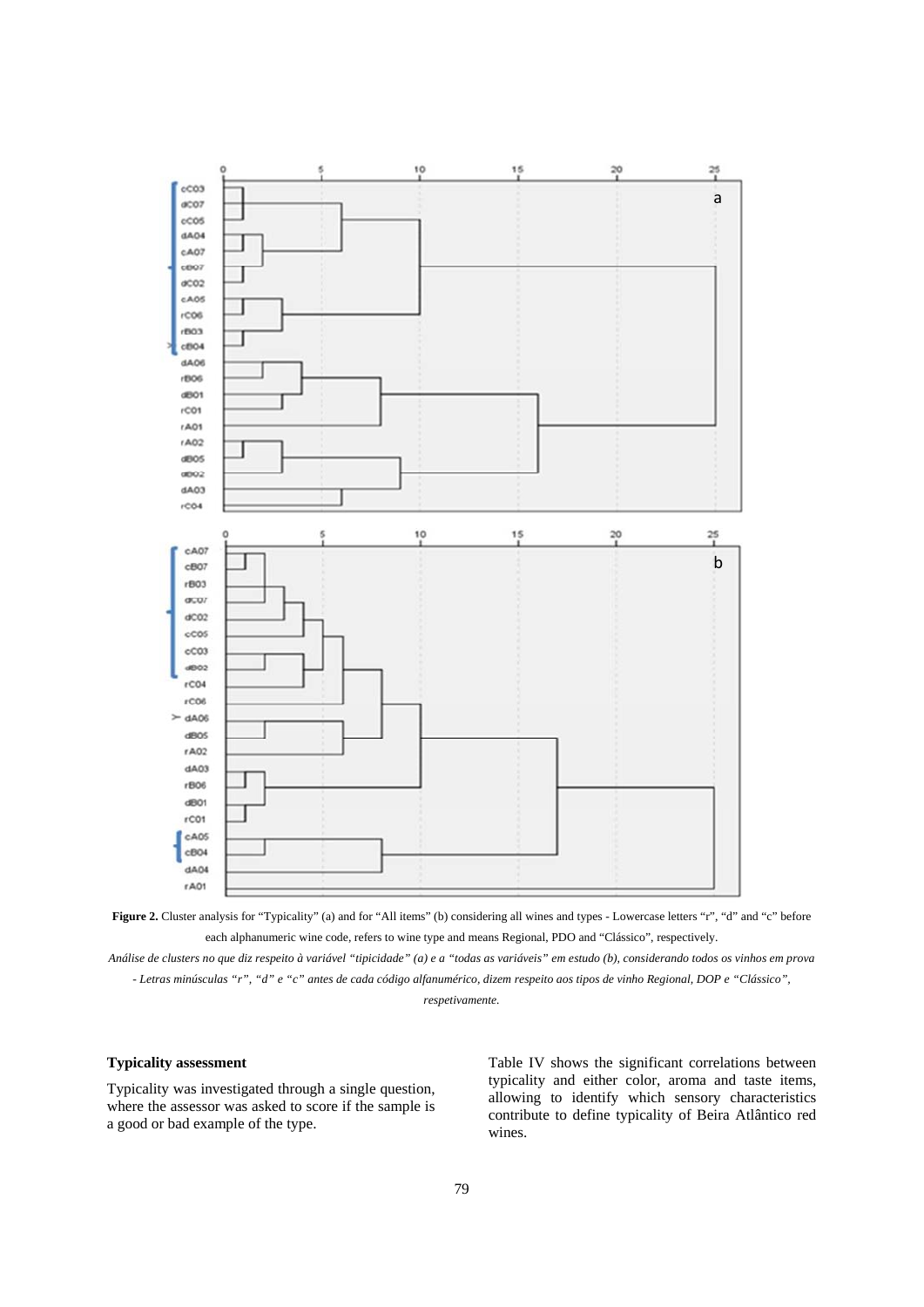| Correlações significativas entre tipicidade e os descritores de cor, aroma e gosto |             |           |                      |                |                |           |             |            |            |            |            |            |
|------------------------------------------------------------------------------------|-------------|-----------|----------------------|----------------|----------------|-----------|-------------|------------|------------|------------|------------|------------|
| <b>Aroma Items</b>                                                                 |             |           |                      |                |                |           |             |            |            |            |            |            |
| intensity                                                                          | vegetal     | mineral   | citrus<br>fruit      | black<br>fruit | stone<br>fruit | raisin    | dried fruit | jam        | pastry     | spice      | caramel    | woody      |
| $0.430**$                                                                          | $-0.138***$ | $0.130**$ | $0.101$ <sup>*</sup> | $0.232**$      | $0.273***$     | $0.160**$ | $0.161***$  | $0.329***$ | $0.133***$ | $0.313***$ | $0.150***$ | $0.237***$ |
| <b>Taste Items</b>                                                                 |             |           |                      |                |                |           |             |            |            |            |            |            |
| bubbly                                                                             | salt        | bitter    | astringent           | full<br>body   | alcohol        | oily      | length      |            |            |            |            |            |
| $0.100^*$                                                                          | $0.113*$    | $-0.126$  | $0.211***$           | $0.642**$      | $0.305***$     | $0.509**$ | $0.705***$  |            |            |            |            |            |
| <b>Color intensity</b>                                                             |             |           |                      |                |                |           |             |            |            |            |            |            |
| $0.468***$<br>.                                                                    |             |           |                      |                | $\sqrt{2}$     |           |             |            |            |            |            |            |

**TABLE IV** 

Significant correlations between typicality and either color, aroma and taste items

*Correlações significativas entre tipicidade e os descritores de cor, aroma e gosto* 

\* statistical significance (p<0.05); \*\* statistical significance (p<0.01).

The relationship between typicality and items from descriptive analysis showed that full body, oily and length are taste descriptors highly correlated with evaluation of wine typicality by the expert panel. We can also assume that aroma and color intensity are important items correlated with typicality judgment by the expert panel, being the ripe fruit (black fruit, stone fruit, jam), woody and spice the aroma descriptors.

These achievements help to better understand why tasters considered "Clássico" wines more typical and placed this group as a distinct type of wine. We could find that those descriptors identified as being tightly connected with typicality judgment strongly match with those identified on Tables I, II and III that had showed "Clássico" type being statistical different from Regional and PDO types.

## **Evaluating aroma and taste distinctive descriptors of PGI Beira Atlântico and PDO Bairrada wines**

Figure 3 represents the centered means for the 18 aroma and 14 taste items in descending order.

It can be seen that woody, spice, herbal, black fruit, stone fruit, mineral, red fruit and jam are the aromas considered more distinctive of these wines. In what concerns to taste items, it can be seen that length, full body, astringent, oily, alcohol, acid, smooth texture and tactile dryness are the taste items considered more distinctive of these wines.

Data points were spread out over a large range of values, remembering how difficult is for the panelists to evaluate single sensory descriptors in a disaggregated form, leading us to perform principal component analysis (PCA).

## **Defining vectors which aggregate aroma and taste descriptors**

An exploratory factorial analysis (EFA) was conducted, with the principal component method, separately for aroma and taste items.

Principal components factor analysis was carried out for the various sensory parameters that constituted the aroma characterization survey of red wines, in accordance with the most up-to-date bibliography and it was obtained five components explaining 60.77% of the variance. The factor loadings for aroma items are presented in Table V.

The results of this analysis suggest that several parameters can be grouped, since their variation is directly (or inversely) proportional, among them. Group 1 includes the following aroma descriptors: mineral; raisin; dried fruits; jam and pastry, which may be grouped under the so called "overripe" aroma profile. In a first glance it could appear strange the presence of the minerality item on this group, however this overripe aroma on wines, which means high levels of grape maturation, might be connected with deeper rooting systems embedded in the calcareous-clay soils present in the region, which could confer simultaneously this minerality character. The second group joins the descriptors red fruit, black fruit and stone fruit, assigned to the "ripe fruit" profile. Group 3 gathers spice, caramel and woody easily recognized as members of the "woody & spice" profile. Group 4 joins floral, dried flowers, herbal and citrus fruit, all included in the "floral & fresh" profile. The fifth Group aggregates "green & off flavor" profile, including chemical, vegetal (or green) and animal.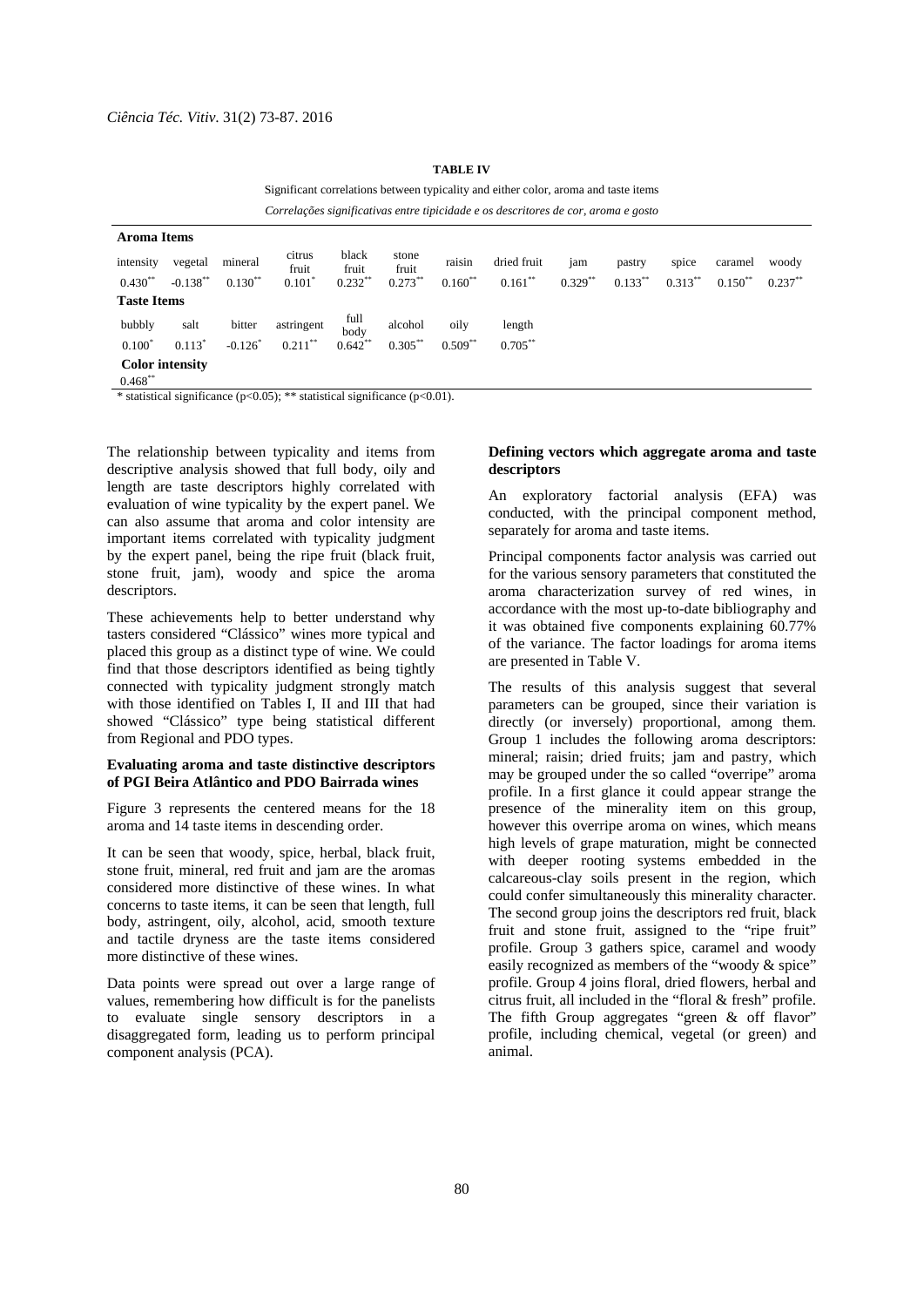

Figure 3. Aroma (a) and taste (b) items obtained by centered means analysis and ordered by importance, considering all wines and types. *Descritores do aroma (a) e do gosto (b), obtidos por análise de médias centradas e apresentados por ordem de importância, considerando todos os vinhos em prova.*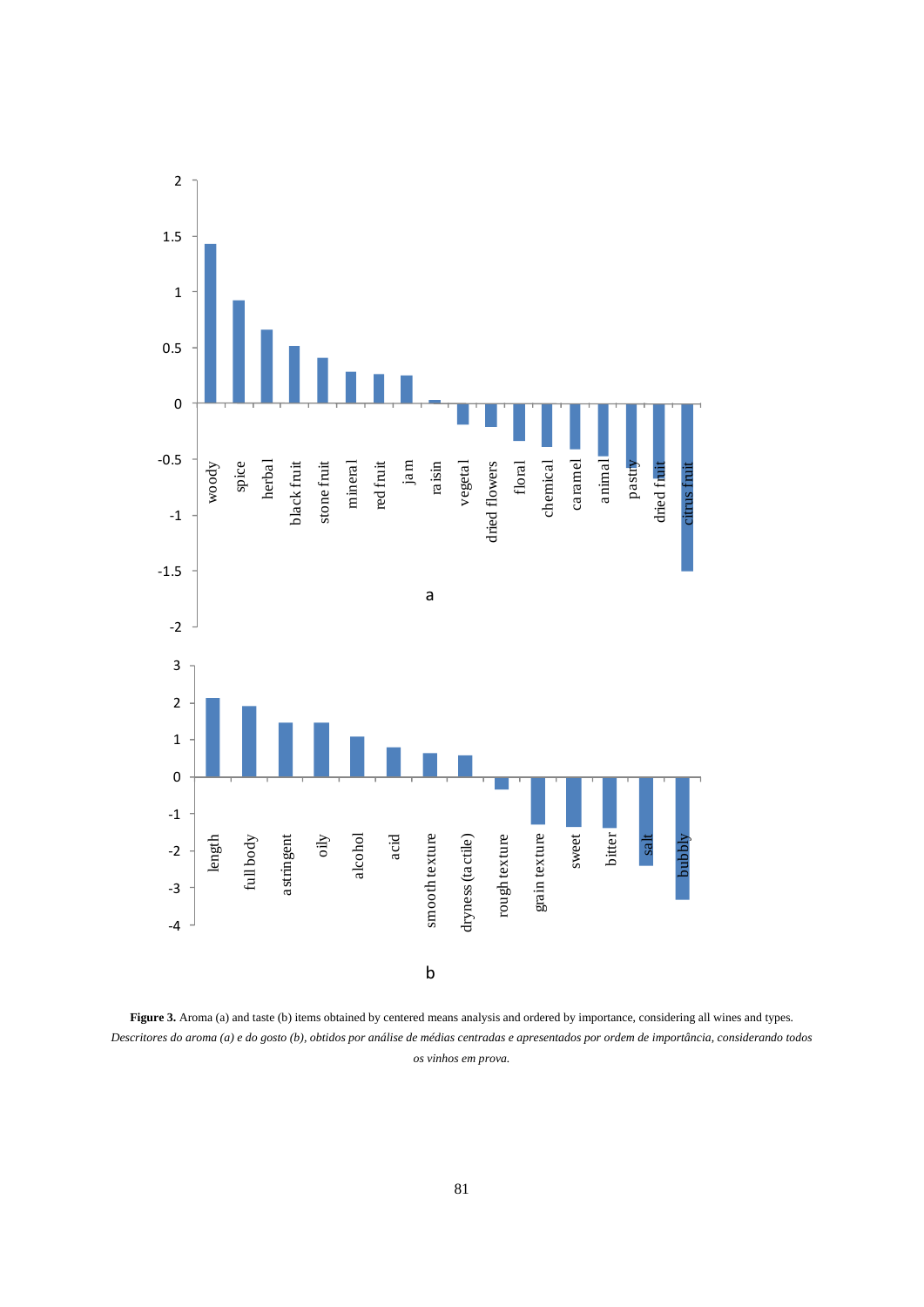#### **TABLE V**

Aroma rotated component matrix with factor loadings for aroma items and their principal components

*Matriz dos descritores de aroma após rotação dos fatores com respetivas carga fatorial e componentes principais* 

|               | Principal Component |                   |                         |                          |                                         |  |  |
|---------------|---------------------|-------------------|-------------------------|--------------------------|-----------------------------------------|--|--|
| Aroma Items   | $\mathbf{1}$        | $\overline{2}$    | 3                       | $\overline{4}$           | 5                                       |  |  |
|               | <b>OVERRIPE</b>     | <b>RIPE FRUIT</b> | WOODY &<br><b>SPICE</b> | FLORAL &<br><b>FRESH</b> | <b>GREEN &amp; OFF</b><br><b>FLAVOR</b> |  |  |
| floral        |                     |                   |                         | 0.604                    |                                         |  |  |
| dried flowers |                     |                   |                         | 0.734                    |                                         |  |  |
| herbal        |                     |                   |                         | 0.548                    |                                         |  |  |
| vegetal       |                     |                   |                         |                          | 0.555                                   |  |  |
| mineral       | 0.464               |                   |                         |                          |                                         |  |  |
| citrus fruit  |                     |                   |                         | 0.646                    |                                         |  |  |
| red fruit     |                     | 0.833             |                         |                          |                                         |  |  |
| black fruit   |                     | 0.616             |                         |                          |                                         |  |  |
| stone fruit   |                     | 0.726             |                         |                          |                                         |  |  |
| raisin        | 0.695               |                   |                         |                          |                                         |  |  |
| dried fruit   | 0.586               |                   |                         |                          |                                         |  |  |
| jam           | 0.664               |                   |                         |                          |                                         |  |  |
| pastry        | 0.576               |                   |                         |                          |                                         |  |  |
| spice         |                     |                   | 0.644                   |                          |                                         |  |  |
| caramel       |                     |                   | 0.742                   |                          |                                         |  |  |
| woody         |                     |                   | 0.806                   |                          |                                         |  |  |
| chemical      |                     |                   |                         |                          | 0.735                                   |  |  |
| animal        |                     |                   |                         |                          | 0.758                                   |  |  |

Extraction Method: Principal Component Analysis; Rotation Method: Varimax.

% of variance explained by each component, respectively: 13.700; 12.736; 11.711; 11.372; 11.252.

The EFA for taste shows four components explaining 62.87% of the variance. The factor loadings for taste items are presented on Table VI. Group 1 is composed by full body, alcohol, oily and length easily recognized as members of the "persistent" profile. The second Group joins the tastes sweet, smooth texture and (the inverted assessment corresponding to) tactile dryness, and may be referred to as "smooth & sweet". We must emphasize the opposite assessment between "tactile dryness" and the two descriptors "smooth texture" and "sweet" profile (associated with "smooth & sweet" profile) made by the expert's panel, because the panel discriminates them inversely. That is, when the panel of experts considers that a particular wine is characterized by having high levels of flavor descriptors "sweet" and "smooth texture", then the evaluation of "tactile dryness" in that wine is inversely proportional. Group 3 includes salt, bitter and bubbly to express the "bitter & salt" profile. Bitter taste was unexpectedly assessed differently from astringent sensations as they usually appear correlated (Lesschaeve and Noble, 2005) and its inclusion in a "bitter and salt" profile can be related with sensations of under maturation of the grapes. Group 4 adds grain and rough textures,

astringent". This grouping of acid and astringent sensations can be explained by the well known influence of the acidity in the increasing astringency perception (Fontoin *et al*., 2008). **Aroma and taste radar profiles** 

astringent and acid taste, encompassing the evaluation of a rough sensations profile designated by "acid &

Table VII presents the principal components and means for the data collected from the 399 questionnaires applied in the present research and for the data collected from questionnaires applied in Jose-Coutinho *et al*. (2012, 2013, 2015b) research, which was here analyzed under the same principal components. Both samples are showed but it must be noted that the first sample is based on a real sensory experience (and wine comparative) and the second is based on cognitive memory and expert knowledge (in absolute terms without any comparison). Because this experimental design leads to intensity differences, only presence or absence of the descriptors is analyzed. The methodology follows Jose-Coutinho *et al.* (2012, 2013, 2015b) work, and the components obtained grouped the items in a correct conceptual way.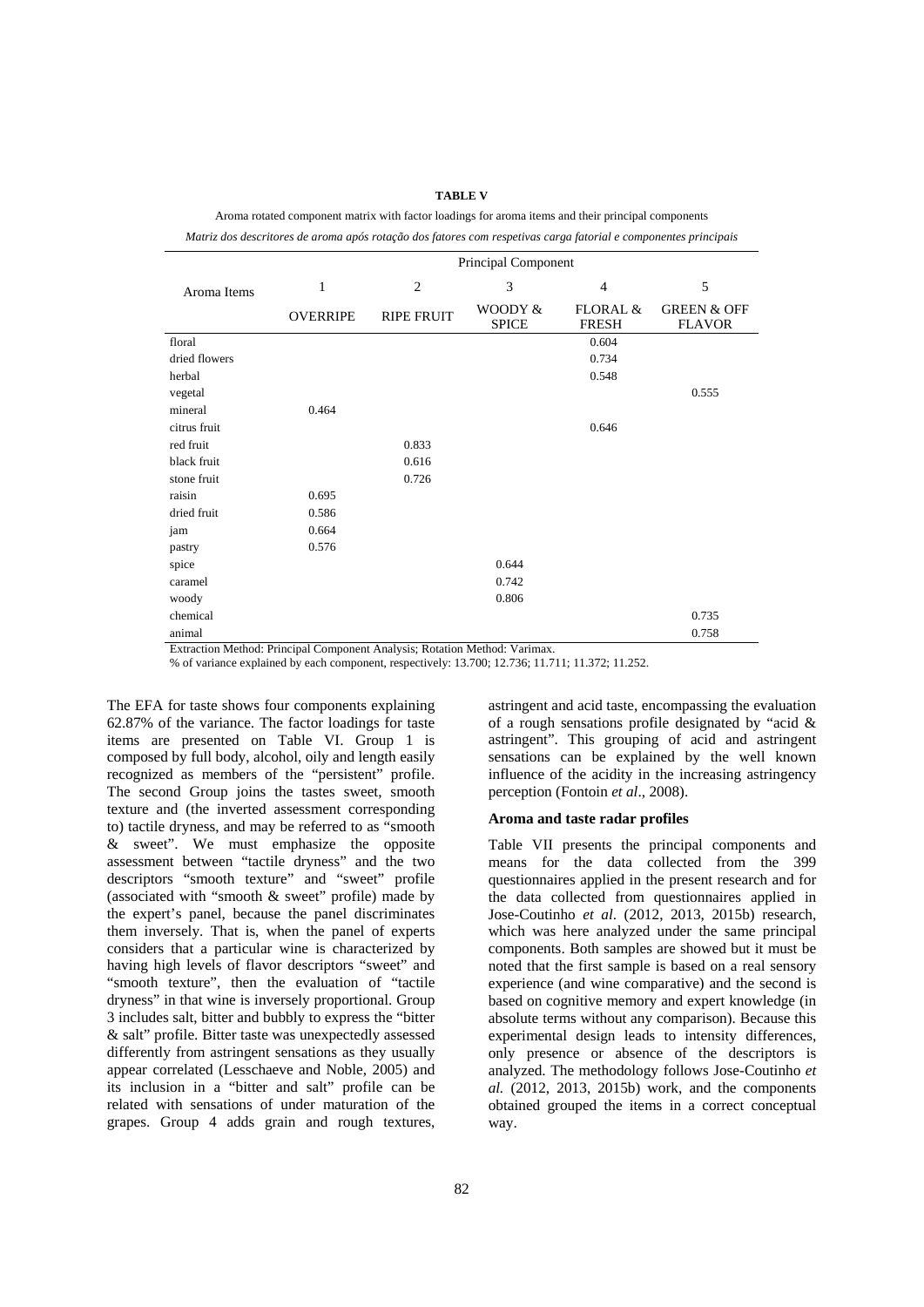#### **TABLE VI**

Taste rotated component matrix with factor loadings for taste items and their principal components

*Matriz dos descritores do gosto após rotação dos fatores com respetivas carga fatorial e componentes principais* 

|                    |                   | Principal Component      |                                    |                               |
|--------------------|-------------------|--------------------------|------------------------------------|-------------------------------|
| <b>Taste Items</b> | 1                 | $\overline{2}$           | 3                                  | $\overline{4}$                |
|                    | <b>PERSISTENT</b> | SMOOTH &<br><b>SWEET</b> | <b>BITTER &amp;</b><br><b>SALT</b> | ACID $&$<br><b>ASTRINGENT</b> |
| bubbly             |                   |                          | 0.714                              |                               |
| sweet              |                   | 0.756                    |                                    |                               |
| acid               |                   |                          |                                    | 0.717                         |
| salt               |                   |                          | 0.635                              |                               |
| bitter             |                   |                          | 0.725                              |                               |
| dryness (tactile)  |                   | $-0.547$                 |                                    |                               |
| smooth texture     |                   | 0.73                     |                                    |                               |
| rough texture      |                   |                          |                                    | 0.558                         |
| grain texture      |                   |                          |                                    | 0.585                         |
| astringent         |                   |                          |                                    | 0.489                         |
| full body          | 0.873             |                          |                                    |                               |
| alcohol            | 0.751             |                          |                                    |                               |
| oily               | 0.853             |                          |                                    |                               |
| length             | 0.794             |                          |                                    |                               |

Extraction Method: Principal Component Analysis; Rotation Method: Varimax.

% of variance explained by each component, respectively: 21.804; 14.567; 13.756; 12.742.

Figure 4 represents the centered mean aroma components for both samples and it can be seen that although graphic areas do not coincide exactly, one can argue that both vectors "woody & spice" and "ripe fruit" have a significant presence in the aroma profile of PDO Bairrada and PGI Beira Atlântico wines. These results corroborate findings on the free varietal and pre-fermentative related volatile compounds in crushed grapes from Baga cultivar (Coelho *et al.*, 2006). In the cited research, the sesquiterpenoids was the group with higher number of constituent varietal compounds and reported as exhibiting spicy and woody aromas that could contribute favorably to the wine aroma characteristics. Another research analyzed the volatile composition of Baga single-varietal red wine. According to aroma index and odor descriptor, the nine compounds that seemed to be the most powerful odorants present in the wine are guaiacol, 3 methylbutanoic acid, 4-ethoxycarbonyl-γbutyrolactone, isobutyric acid, 2-phenylethanol, γnonalactone, octanoic acid, ethyl octanoate and 4-(1 hydroxyethyl)-γ-butyrolactone). It has been concluded that it presents ripe red fruit, cherry, strawberry, vegetal, sweet and smoke/phenolic notes (Rocha *et al.*, 2004), which are also closely correlated with the aroma profile identified in our present research, suggesting that the Baga cultivar plays an important role on aroma profile of PDO Bairrada and PGI Beira Atlântico wines.

#### **TABLE VII**

Principal component means related to aroma and taste items for both "Wine tasting" and "Cognitive knowledge" methods *Médias de intensidade das componentes principais para aroma e gosto comparando os métodos: "experiência e conhecimento cognitivo" e "prova clássica de vinho"* 

|       |                               |                 | Sample                 |  |
|-------|-------------------------------|-----------------|------------------------|--|
|       | Principal Component           | Wine<br>Tasting | Cognitive<br>Knowledge |  |
|       |                               | Mean(SD)        | Mean(SD)               |  |
|       | <b>FLORAL &amp; FRESH</b>     | 2.04(1.23)      | 3.98(1.26)             |  |
| Aroma | <b>OVERRIPE</b>               | 2.28(1.32)      | 3.17(1.07)             |  |
|       | WOODY & SPICE                 | 3.08(1.57)      | 4.09(1.27)             |  |
|       | <b>GREEN &amp; OFF FLAVOR</b> | 2.05(1.53)      | 4.43(1.60)             |  |
|       | <b>RIPE FRUIT</b>             | 2.80(1.66)      | 4.50(1.20)             |  |
|       | <b>ACID &amp; ASTRINGENT</b>  | 3.81(1.23)      | 6.08(1.09)             |  |
|       | <b>SMOOTH &amp; SWEET</b>     | 3.97(1.39)      | 3.04(0.88)             |  |
| Taste | <b>BITTER &amp; SALT</b>      | 1.32(1.01)      | 3.10(1.42)             |  |
|       | <b>PERSISTENT</b>             | 5.33(1.58)      | 4.80(0.84)             |  |

SD - standard deviation.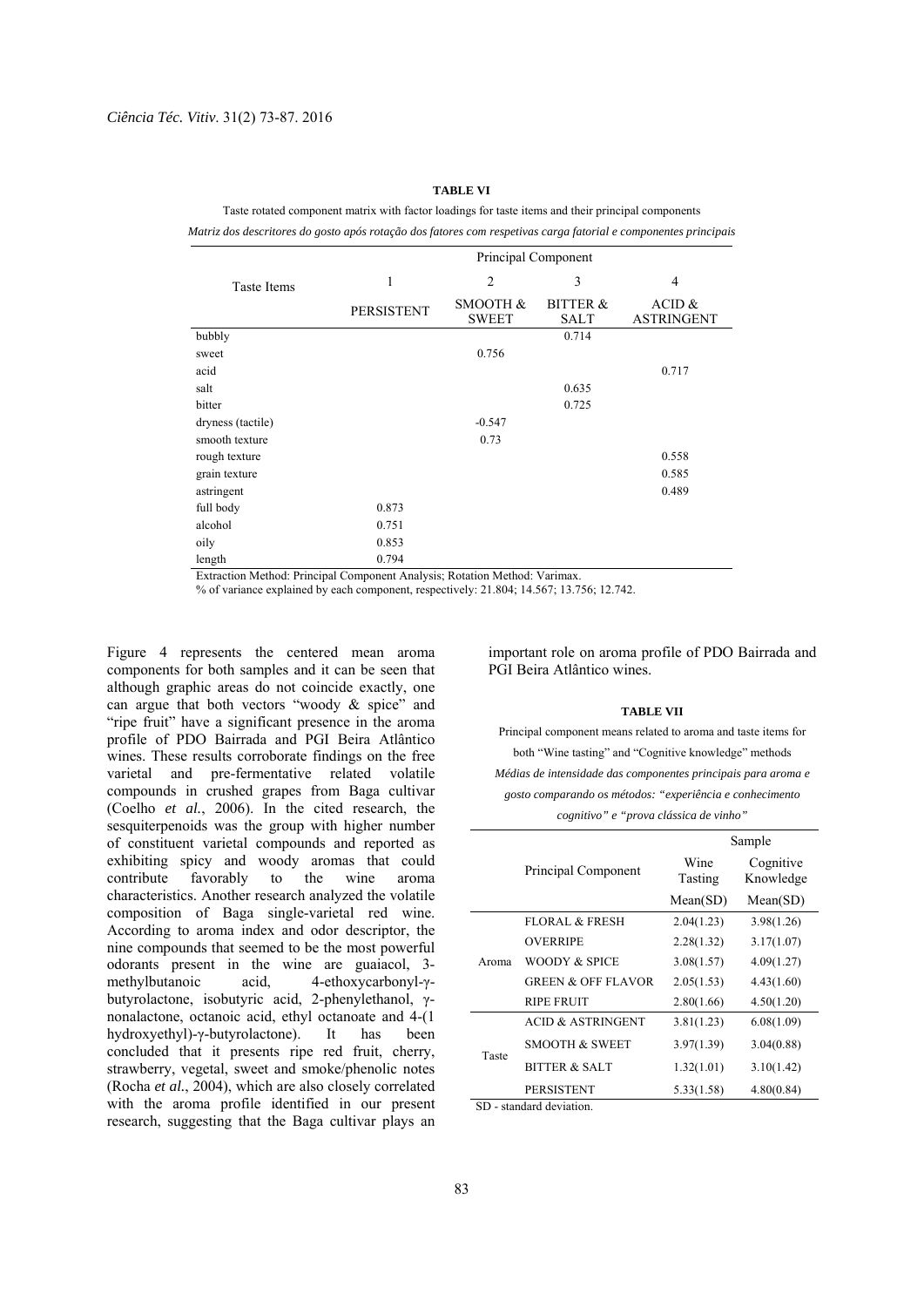

**Figure 4.** Aroma (a) and taste (b) radar profiles, obtained by centered mean analysis for both "cognitive knowledge" and "wine tasting" methods.

*Perfil radar para as componentes principais do aroma (a) e do gosto (b), obtidos por análise de médias centradas para ambos os métodos: "experiência e conhecimento cognitivo" e "prova clássica de vinho".* 

The "green & off flavor" component in wine tasting is not present at same intensity level as it was in Jose-Coutinho *et al*. (2012, 2013, 2015b) research based on cognitive knowledge. Conversely, the "overripe" aroma component is now more evident. These facts could be related to improvements on viticultural and winemaking practices and also facilitated by warming climatic changes that have been encouraging grape ripeness, reducing its green character and inducing a shift to a more driven ripe fruit character. The temporal gap between conceptual and perceptual expertise (Cadot *et al*., 2012) can explain the differences achieved.

Thus, based on the information collected from principal component method and also considering the more distinctive aromas resulting from the centered mean analysis, we can argue that PDO Bairrada and PGI Beira Atlântico wines have a woody & spice, ripe fruit aroma profile with also herbal and mineral aromas.

The centered mean taste components for both samples are also represented in Figure 4. It can be seen that the wine profile for taste is mainly on the fourth quadrant "persistent" - "acid & astringent", but at same time balanced with a "smooth & sweet" taste component. The "bitter & salt" component is not present in a same intensity level.

Based on the information collected from principal component method and also considering the more distinctive taste items resulting from the centered mean analysis, we can argue that PDO Bairrada and PGI Beira Atlântico wines can be defined as having pronounced "acidity & astringency", balanced with a "smooth & sweet" taste component and being very persistent.

## **Analyzing wine type by principal components**

Table VIII shows the aroma and taste components per wine type. It can be seen that the "Clássico" type is statistically different from the others on "overripe", "woody & spice", "acid & astringent" and "persistent", having higher presence in all of them.

#### **TABLE VIII**

Principal components means related to aroma and taste items for the 3 types of wine

*Médias de intensidade das componentes principais encontradas* 

*para os descritores de aroma e gosto, comparando os 3 tipos de vinho* 

|                                         |            | Wine type              |                 |
|-----------------------------------------|------------|------------------------|-----------------|
| Principal<br>Component                  | Regional   | <b>PDO</b><br>Bairrada | "Clássico"      |
|                                         | Mean(SD)   | Mean(SD)               | Mean(SD)        |
| <b>FLORAL &amp; FRESH</b>               | 2.08(1.26) | 1.97(1.17)             | 2.08(1.27)      |
| <b>OVERRIPE</b>                         | 2.06(1.23) | 2.03(1.20)             | $2,80(1.38)$ ** |
| WOODY & SPICE                           | 2.68(1.56) | 2.89(1.33)             | $3.80(1.67)$ ** |
| <b>GREEN &amp; OFF</b><br><b>FLAVOR</b> | 1.95(1.60) | 2.10(1.50)             | 2.12(1.48)      |
| <b>RIPE FRUIT</b>                       | 2.84(1.69) | 2.75(1.65)             | 2.83(1.64)      |
| ACID &<br><b>ASTRINGENT</b>             | 3.55(1.35) | 3.78(1.08)             | $4.17(1.21)$ ** |
| <b>SMOOTH &amp; SWEET</b>               | 4.14(1.50) | 3.83(1.21)             | 3.94(1.46)      |
| BITTER & SALT                           | 1.25(0.92) | 1.35(1.03)             | 1.36(1.09)      |
| <b>PERSISTENT</b>                       | 4.94(1.73) | 5.12(1.34)             | $6.05(1.45)$ ** |

\*\* statistical significance ( $p < 0.01$ ); SD - standard deviation.

The center of interest of this study is the determinants of the aroma and the taste (evaluated on their own) thus a cluster analysis (Figure 5), considering all wines and types, was performed for the nine principal components of aroma and taste. Other characteristics and relationships may be addressed in future studies using the frame presented.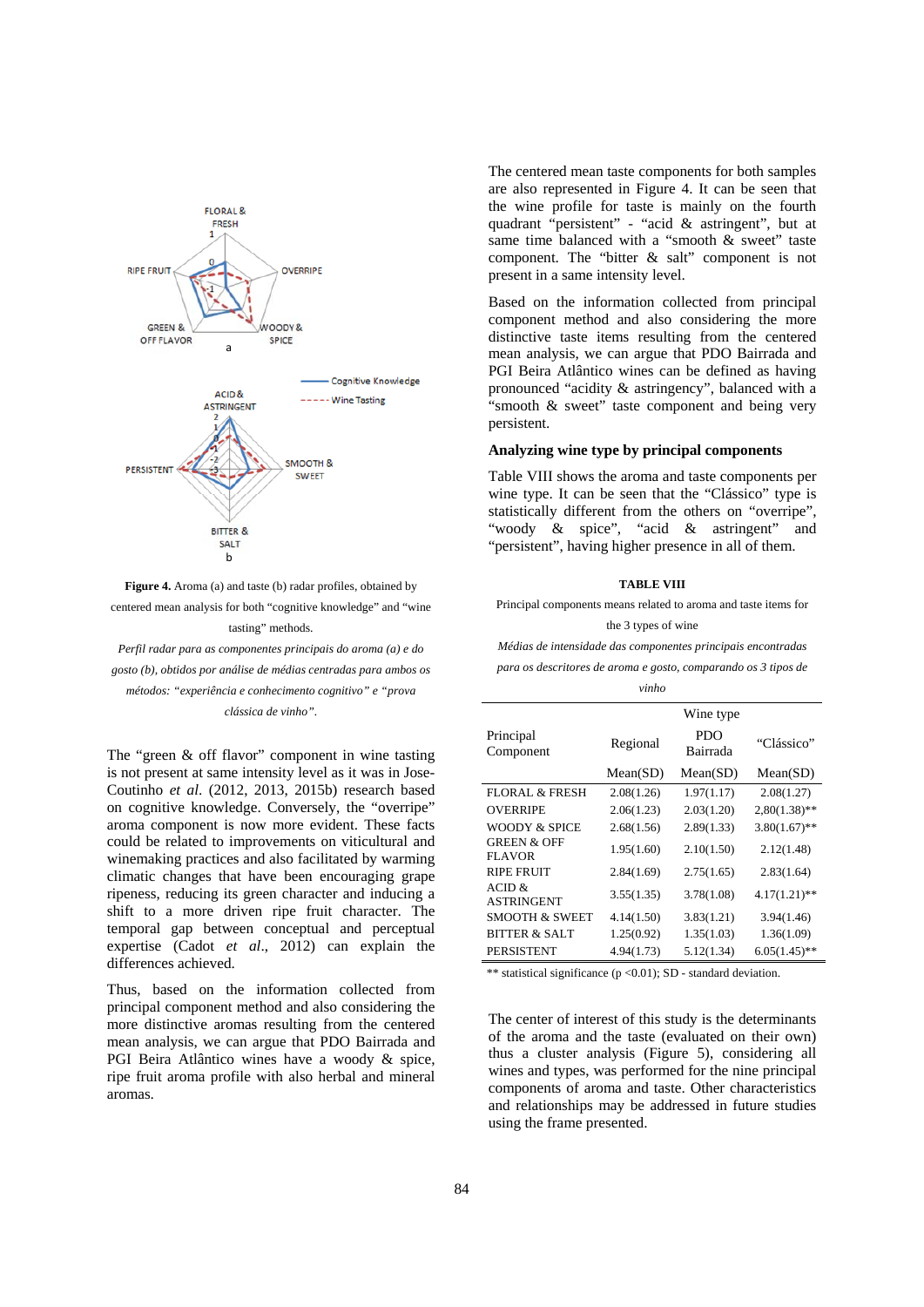

**Figure 5.** Cluster analysis for the nine components of aroma and taste items considering all wines and types.

*Análise de clusters realizada para as nove componentes principais encontradas para os descritores do aroma e do gosto, considerando todos os vinhos em prova.* 

We can see that the "Clássico" type tends to group together, although with some wines from regional and PDO groups being mixed, confirming a certain distinctiveness of this type of wine and also strength the adequacy of the components as the vectors of the PDO Bairrada and PGI Beira Atlântico wines. This tends to be a sensitivity analysis to the components, i.e., the components comply with the wine classification.

## **CONCLUSIONS**

This is the first time that an extensive study has been attempted to characterize the sensory profile and typicality of PGI Beira Atlântico and PDO Bairrada wines.

These wines were characterized by having a ruby color, with medium-high intensity. On the nose they presented a medium to medium-high intensity, with a "woody & spice" and "ripe fruit" aroma profile with also herbal and mineral aromas. On taste, these wines can be defined as having pronounced "acidity & astringency", balanced with a "sweet & smooth" mouthfeel component and being very "persistent".

Results from this research, based on wine tasting and sensory experience, were compared with data obtained from Jose-Coutinho *et al*. (2012, 2013, 2015b) based on cognitive memory and expert knowledge. We can argue that methodology proposed by Jose-Coutinho *et al*. (2012, 2013, 2015a, 2015b) could be a valid alternative to the conventional wine tasting methods when intended to identify wine regions profiles, although further work on other regions might continue.

When comparing wine types, we could not find any difference between Regional and PDO Bairrada wines in terms of typicality and sensory profile, as Jose-Coutinho *et al*. (2012, 2013) had already achieved on his research. However, the small group of "Clássico" wine was clearly identified by the tasters as being more typical, with more color and nose intensity. In addition, it was also identified a substantial increase on its spice & woody character as well as more overripe fruit character on the nose. On the taste, "Clássico" wines tends to have a pronounced "acidity & astringency" component when compared to regional and PDO Bairrada wines and are also more persistent. These results point to "Clássico" group reached a distinct level and suggest that Bairrada region has an opportunity to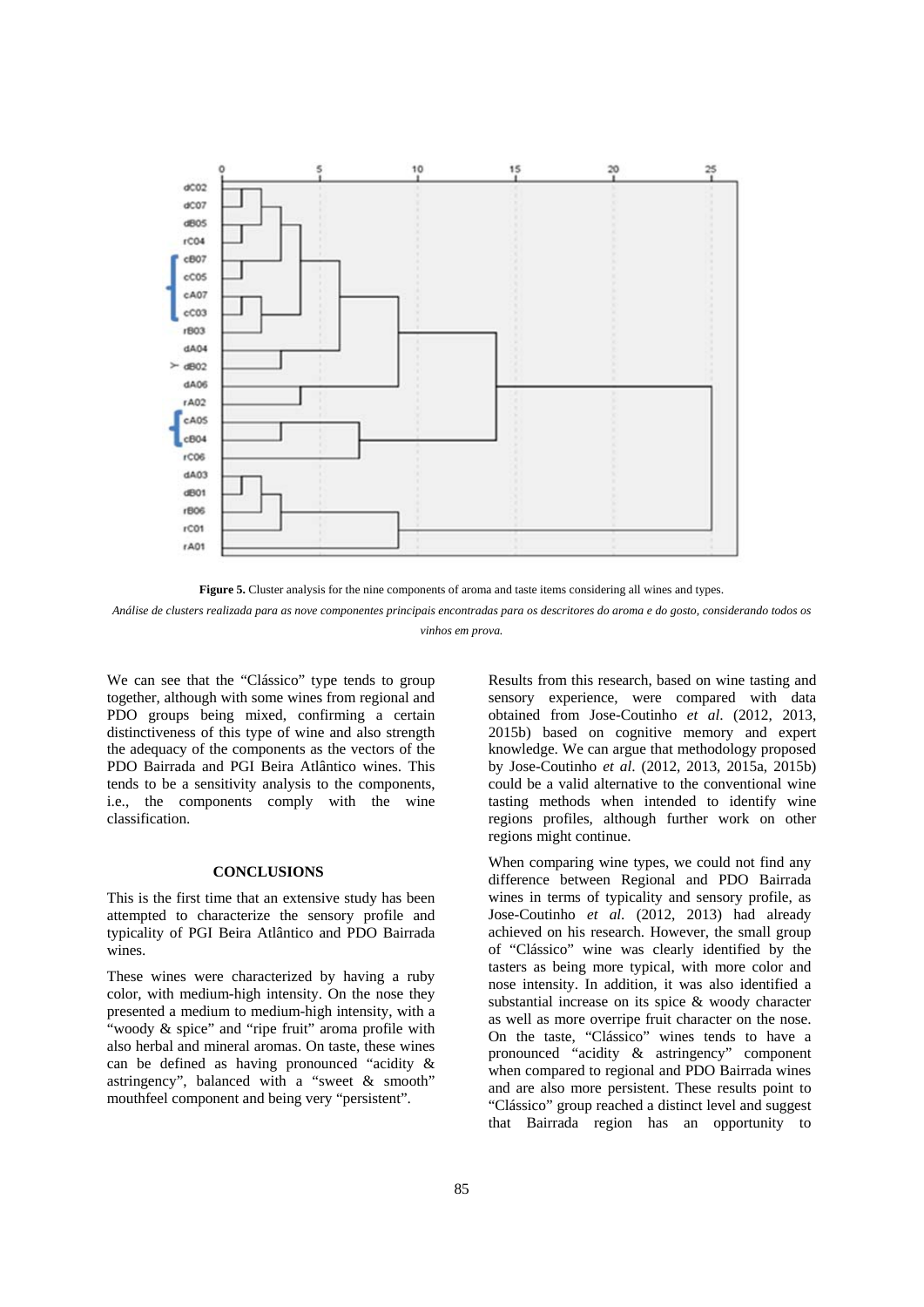differentiate these wines among others, keeping its own typicality and identity, facilitating its recognition abroad, which could lead to Bairrada affirmation in the global wine industry. However, when analyzing the mean prices of the three types of wines, we can realize that "Clássico" wines tend to be four and eight times more expensive than Regional wines and PDO wines, respectively, which could have a great impact on consumer choice.

## **REFERENCES**

Ballester J., 2004. *Mise en évidence d'un espace sensoriel et caractérisation des marqueurs relatifs à l'arôme des vins issus du cépage Chardonnay*. 204 p. PhD Thesis, Université de Bourgogne – Universitat Politècnica de Valencia.

Ballester J., Patris B., Symoneaux R., Valentin D., 2008. Conceptual vs. perceptual wine spaces: Does expertise matter? *Food Qual. Prefer*., **19**, 267-276.

Böhm J., 2007. Portugal Vitícola - O Grande Livro das Castas. 88 p. Chaves Ferreira Publicações, Lisboa.

Cadot Y., Caillé S., Samson A., Barbeau G., Cheynier V., 2010. Sensory dimension of wine typicality related to a terroir by quantitative descriptive analysis, just about right analysis and typicality assessment. *Anal. Chim. Acta*, **660**, 53-62.

Cadot Y., Caillé S., Thiollet-Scholtus M., Samson A., Barbeau G., Cheynier V., 2012. Characterization of typicality for wines related to terroir by conceptual and by perceptual representations. An application to red wines from the Loire Valley. *Food Qual. Prefer*., **24**, 48-58.

Cardoso A. D., 2007. O vinho da uva à garrafa. 55 p. Âncora editora, Coimbra.

Charters S., Pettigrew S., 2007. The dimensions of wine quality. *Food Qual. Prefer*., **18**, 997-1007.

Coelho E., Rocha S.M., Delgadillo I., Coimbra M.A., 2006. Headspace-SPME applied to varietal volatile components evolution during *Vitis Vinifera* L. cv. "Baga" ripening. *Anal. Chim. Acta*, **563**, 204-214.

Endrizzi I., Aprea E., Biasioli F., Corollaro M.L., Demattè M.L., Penasa M., Bittante G., Gasperi F., 2013. Implementing sensory analysis principles in the quality control of PDO products: A critical evaluation of a real-world case study. *J. Sens. Stud.*, **28**, 14- 24.

Fischer U., Christmann M., Heeß W., Hoffmann U., Eisenbarth J., Tesch H., 1999. Development of an Aroma Wheel for German White and Red Wines. *In: Proceedings of the 24<sup>th</sup> OIV World Vine and Wine Congress*, **2**, 201-207.

Fontoin H., Saucier C., Teissedre P.L., Glories Y., 2008. Effect of pH, ethanol and acidity on astringency and bitterness of grape seed tannin oligomers in model wine solution. *Food Qual. Prefer*., **19**, 286-291.

Gawel R., Iland P.G., Francis I.L., 2001. Characterizing the astringency of red wine: a case study. *Food Qual. Prefer*., **12**, 83- 94.

Gawel R., Oberholster A., Francis I.L., 2000. A "Mouth-feel Wheel": Terminology for communicating the mouthfeel characteristics of red wine. *Aust. J. Grape Wine Res*., **6**, 203-207.

## **ACKNOWLEDGMENTS**

The authors would like to thank Comissão Vitivinícola da Bairrada and Estação Vitivinícola da Bairrada for the support provided in the organization of the taste session. A special recognition to all the tasters for their commitment and dedication to this study.

Glories Y., 1984. La couleur des vins rouges. 1ª partie: les équilibres des anthocyanes et des tanins. *Conn. Vigne Vin*, **18**, 195- 217.

González-Álvarez M., González-Barreiro C., Cancho-Grande B., Simal-Gandara J., 2011. Relationships between Godello white wine sensory properties and its aromatic fingerprinting obtained by GC-MS. *Food Chem*., **129**, 890-898.

Green J.A., Parr W.V., Breitmeyer J., Valentin D., Sherlock R., 2011. Sensory and chemical characterization of Sauvignon Blanc wine: influence of source of origin. *Food Res. Int*., **44**, 2788-97.

Hernández B., Sáenz C., de la Hoz J.F., Alberdi C., Alfonso S., Diñeiro J.M., 2009. Assessing the color of red wine like a taster's eye. *Color Res. Appl.*, **34**, 153-162.

Johnson T., Hasted A., Ristic R., Bastian S., 2013. Multidimensional scaling (MDS), cluster and descriptive analyses provide preliminary insights into Australian Shiraz wine regional characteristics. *Food Qual. Prefer*., **29**, 174-185.

Jose-Coutinho A., 2012. A *Contribution to the sensory profile of regional red wines from geographical indications of mainland Portugal*. 95 p. Master Thesis, ISA/UTLisboa, FC/UPorto.

Jose-Coutinho A., Avila P., Ricardo-Da-Silva J.M., 2013. Contribuição para a caracterização sensorial dos vinhos tranquilos tintos com Indicação Geográfica Protegida de Portugal Continental. *Enologia*, **61**, 25-34.

Jose-Coutinho A., Avila P., Ricardo-Da-Silva J.M., 2015a. Sensory profile of Portuguese white wines using long-term memory: A novel nationwide approach. *J. Sens. Stud*., **30**, 381-394.

Jose-Coutinho A., Avila P., Ricardo-Da-Silva J.M., 2015b. Finding sensory profilers amongst red wine composition: A novel nationwide approach. *Ciência Téc. Vitiv*., **30**, 69-83.

King E., Stoumen M., Buscema A., Ebeler S., Heymann H., Boulton R., 2014. Regional sensory and chemical characteristics of Malbec wines from Mendoza and California. *Food Chem*., **143**, 256-267.

Kontkanen D., Reynolds A., Cliff M., King M., 2005. Canadian terroir: sensory characterization of Bordeaux-style red wine varieties in the Niagara Peninsula. *Food Res. Int*., **38**, 417-425.

Lesschaeve I., Noble A.C., 2005. Polyphenols: factors influencing their sensory properties and their effects on food and beverage preferences. *Am. J. Clin. Nutr.*, **81**, 330S-335S.

Llobodanin L., Barroso L., Castro I., 2014. Sensory characterization of young South American red wines classified by varietal and origin. *J. Food Sci.,* **79**, 1595-1603.

Lund C., Thompson M., Benkwitz F., Wohler M., Triggs C., Gardner R., Heymann H., Nicolau L., 2009. New Zealand Sauvignon Blanc distinct flavour characteristics: Sensory, chemical, and consumer aspects. *Am. J. Enol. Vitic*., **60**, 1-12.